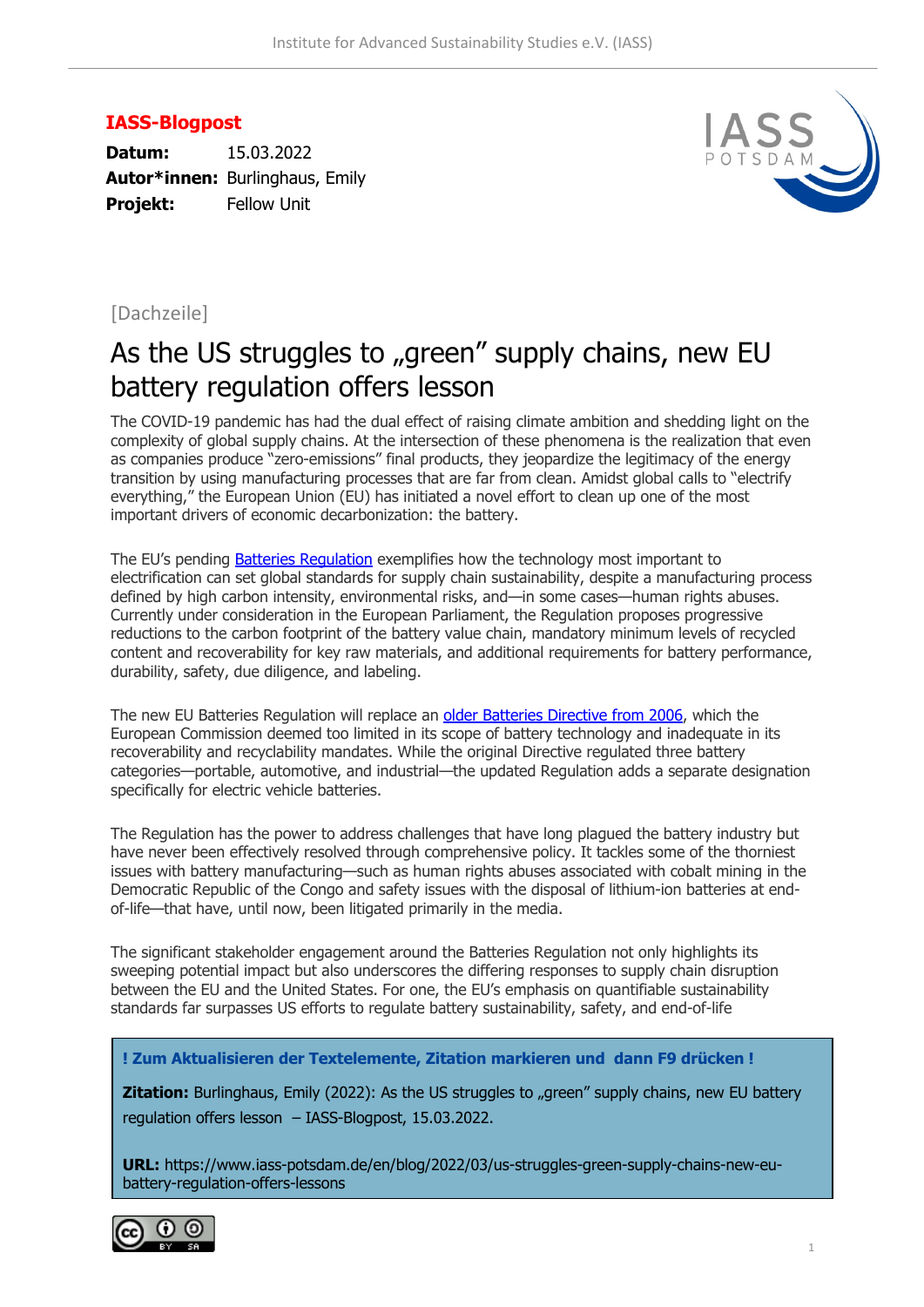

management. So far, only one jurisdictionin the US—Washington, DC—has passed a law mandating Extended Producer Responsibility (EPR) for both single-use and rechargeable batteries. Californiaarguably the most proactive state with regard to sustainable life cycle management of electric vehicle lithium-ion batteries—has established a Lithium-Ion Car Battery Recycling Advisory Group "aimed at ensuring that as close to 100 percent as possible of lithium-ion batteries are reused or recycled at end-of-life in a safe and cost-effective manner." But the group is not expected to deliver policy recommendations to the state legislature until April 2022. Meanwhile, the EU-wide EPR directive for batteries came into effect in 2006, and the updated Battery Regulation effectively replaces the flexibility of the original Batteries Directive—which allowed member states to incorporate goals into national laws as they saw fit—with legally binding recyclability, recoverability, and carbon footprint targets.

In addition, national security and geopolitical competition with China tend to play less of a role in supply chain reform in the EU than in the United States. While Europe certainly recognizes the national security imperative of safeguarding supply chains, it prioritizes ESG criteria to protect domestic industry and drive change in key economies active in battery supply chains, the largest of which happens to be China. For example, the European Green Deal's Circular Economy Action Plan (which includes the new Batteries Regulation) and Carbon Border Adjustment Mechanism use sustainability as a lever to both drive innovation at home and force foreign companies active in the trading bloc to choose between cleaner business practices or escalating penalties. In the United States, national security frequently provides the basis for often-sweeping import tariffs, whether explicitly (as in Section 232 of the Trade Expansion Act of 1962) or implicitly (as in Section 301 of the Trade Act of 1974). While the White House's often-cited 100-Day Supply Chain Review from June 2021 recommends the establishment of a national battery material recovery and recycling policy to improve supply chain resilience, much of the rhetoric—and legal action—around the topic has focused on limiting imports of lithium-ion batteries and related inputs from China.

The global implications of the new Regulation are most evident in its establishment of a battery passport to digitally track key metrics across the battery life cycle, from sourcing, production, and use to potential secondary applications, recycling, and end-of-life. Ultimately, any battery that is "placed on the market" in the EU must abide by the new requirements, meaning that suppliers operating across the battery value chain—from miners in South America's Lithium Triangle to cell manufacturers in China—will eventually need to transition to more sustainable business models or risk falling out of compliance.

Challenges remain about how penalties for noncompliance will be administered. As lawmakers negotiate requirements for vastly different battery technologies, they must mitigate concerns around regulatory overreach and balance sustainability with economic competitiveness. Industry groups have raised issues with the regulation's methodology for tracking embedded carbon, rigid targets for recycled content, and extensive disclosure obligations they worry may disadvantage European battery manufacturers. Lawmakers also need to address the lack of clarity around due diligence, EPR transfer for recycled or remanufactured batteries, and monitoring and enforcement of data collection. But overall, battery manufacturers, automakers, and energy companies have responded positively to the legislation. In December 2021, a group of industry players including Northvolt, Vulcan Energy, and others signed a letterurging EU environment ministers to ensure that "the provisions in the proposed regulation are adopted and implemented as swiftly as possible."

With Europe on track to become the world's second largest lithium-ion battery cell manufacturer by 2025, the continent has a unique ability to influence ESG standards across supply chains and international borders. As companies in the United States, China, and other major economies seek to